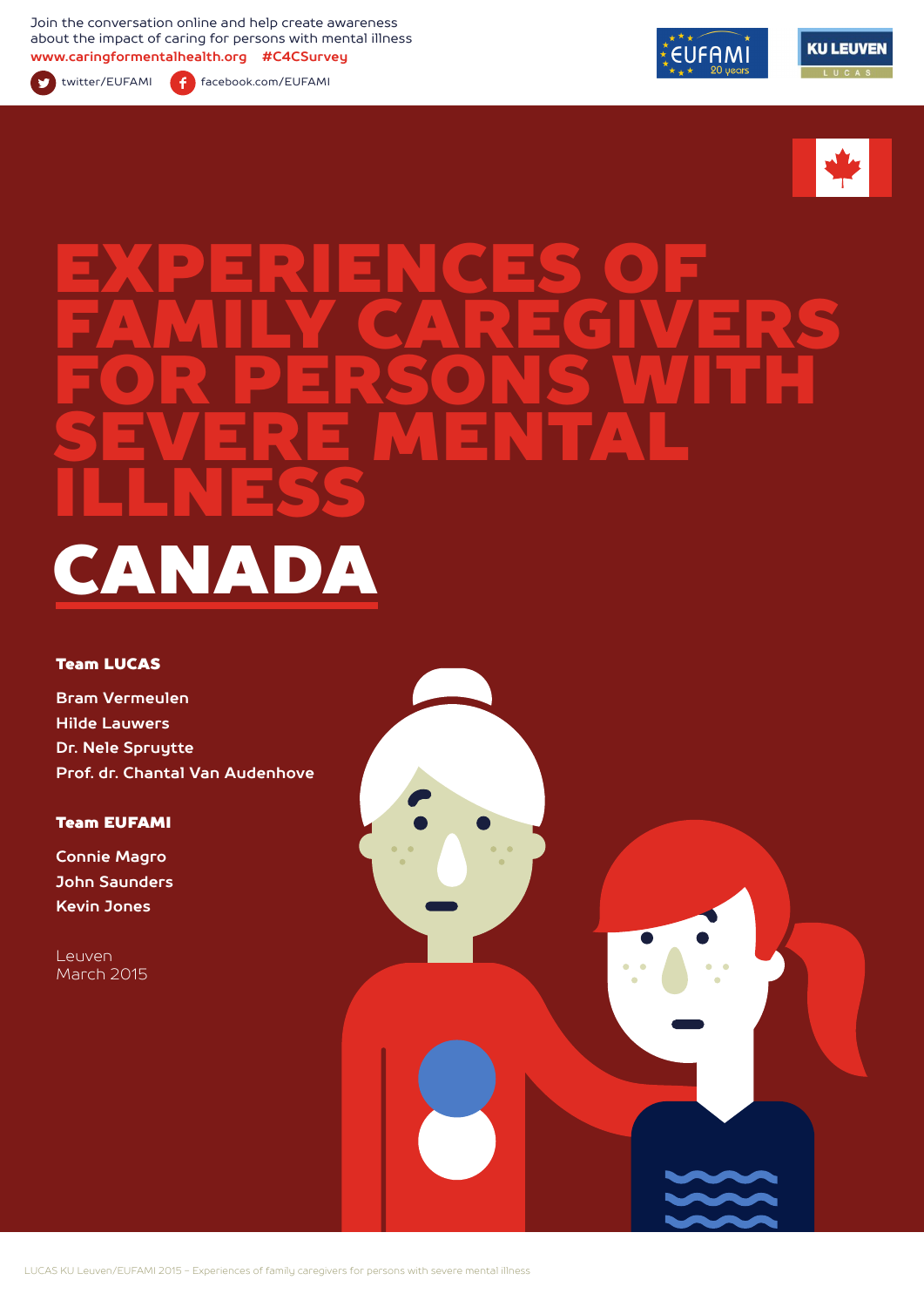

**ERIENCES OF FAMILY CAREGIV** *PERSONS WITH SEVERE MENTAL ILLNESS:* CANADA

## IN 2014, AN INTERNATIONAL Ý WAS CARRIE **GET A CLEARER PICTURE OF** THE EXPERIENCES OF FAMILY CAREGIVERS FOR PERSONS WITH A **SEVERE MENTAL ILLNESS**



## The study aimed to clarify

- The burden and well-being
- The satisfaction with professional support
- The need for additional support for family caregivers (relative, family member, non-paid caregiving and support) of persons with a severe mental illness

### We provide **country-specific results** for those countries with 46 respondents or more

- **1 Interpretation of country-specific findings**
- **2 Specific characteristics of the Canadian respondents**
- **3 Major challenges according to the Canadian respondents**
- **4 International comparison**
	- *a. Perceived stigma of family caregivers because they got in contact with professional help*
	- *b. Positive personal experiences of the carer*
	- *c. Good aspects of the relationship between carer and person being cared for*
- **5 Need for support according to Canadian respondents**
- **6 Full data**

*To download the full report or to obtain more information, please visit: www.eufami.org or www.kuleuven.be/lucas*

**LUCAS, the Centre for Care research and consultancy of the KU Leuven (University of Leuven), conducted the study in collaboration with the European Federation of Families of Persons with Mental Illness (EUFAMI). The study was a multi-site, cross-sectional survey undertaken in 22 countries (Australia, Austria, Belgium, Canada, Cyprus, Denmark, Finland, France, Germany, Greece, Ireland, Israel, Italy, Malta, Netherlands, Norway, Portugal, Russia, Spain, Sweden, Switzerland and UK). The survey consisted of an anonymous, self-completion questionnaire administered on paper, by email and online. Questionnaires were completed by 1,111 caregivers.** 

## Interpretation of country-specific findings

In the full report the total sample of family caregivers (N = 1,111) is reported. As indicated in the full report, it is important to be aware that this sample consists of family caregivers that are mainly associated with a family organisation. The results cannot be generalised for all family caregivers of persons with severe mental illness.

For the country reports, we urge extra caution in interpreting the results because of the low number of respondents. Statistical comparisons between countries or between specific countries and the global sample are difficult. It is not possible to infer strong conclusions on the situation in one specific country.

The aim of a country report is to promote discussion within a country and to generate ideas for further research, policy and practice actions. The results can be a trigger to set up a larger, representative study of family caregivers for persons with severe mental illness. They can help further hypothesis building and can inspire the formulation of new research questions or policy recommendations.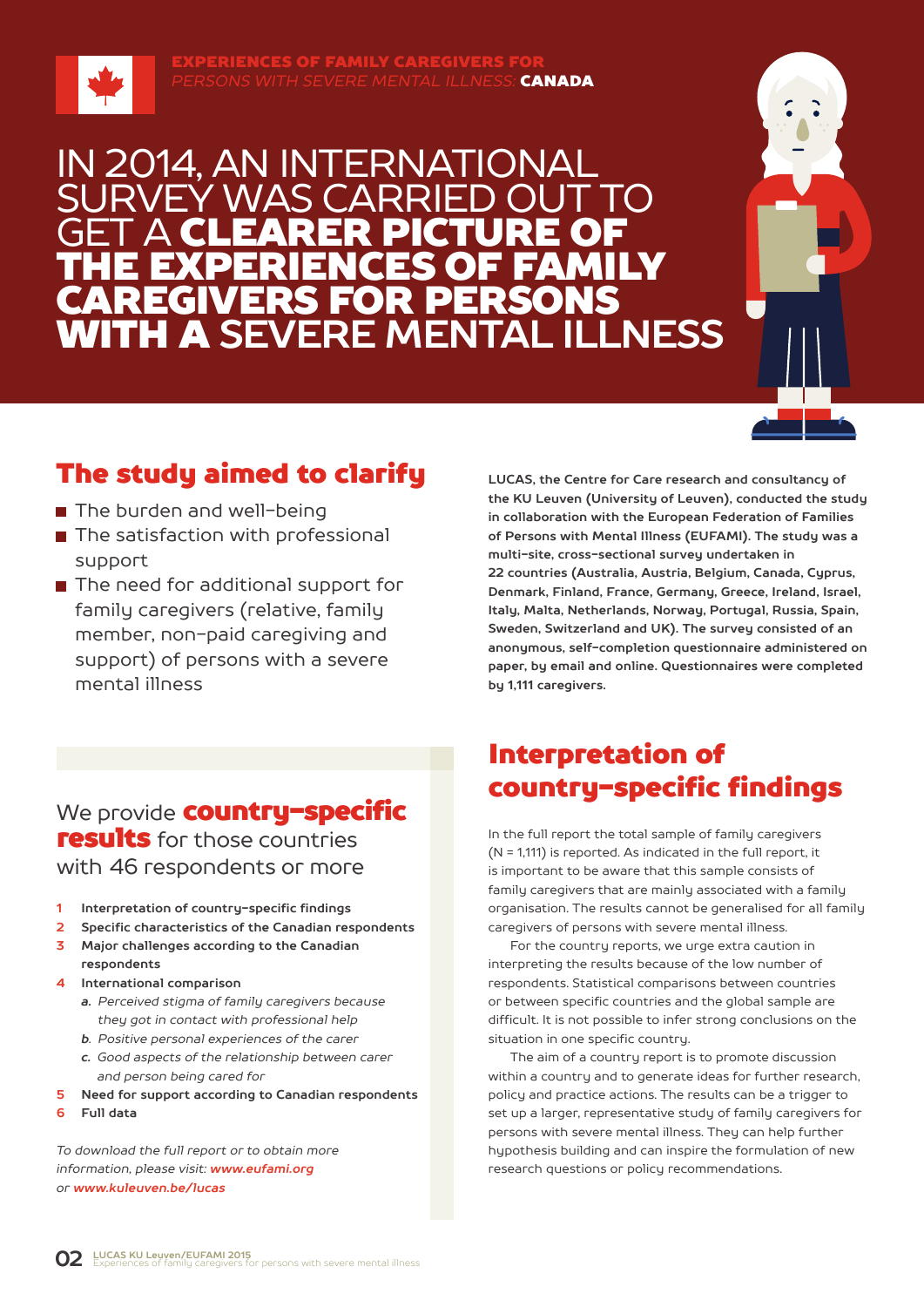## Specific characteristics of the Canadian respondents

This and previous research show that the burden on family caregivers is determined by the characteristics of the relationship, the condition of their illness, and the cohabitation with the family member with a severe mental illness. For this reason, we highlight the raw data on the distribution of the respondents for these three variables.

| <b>Relationship with patient 1</b> | $N = 106$ |
|------------------------------------|-----------|
| Son/daughter                       | 85        |
| Partner/spouse                     | 8         |
| <b>Brother/sister</b>              | 4         |
| Parent                             | 3         |
| <b>Friend</b>                      | O         |
| Other                              | 1         |

#### Illness/condition of patient 1 *(multiple responses possible)*

| Psychosis/schizophrenia            | 81 |
|------------------------------------|----|
| Bi-polar disorder/manic depression | 8  |
| <b>Depression</b>                  | 8  |
| Anxiety                            | 6  |
| Other mental health problem        |    |

#### Living with patient 1

| <b>Yes</b>       | 36 |
|------------------|----|
| Some of the time | 10 |
| <b>No</b>        | 54 |

*Data are % based on valid responses*

## Major challenges according to the Canadian respondents

We selected the three highest and lowest scoring items of burden or dissatisfaction<sup>1</sup>



### 1 Caregivers' general well-being: financial situation

*Question:* During the past four weeks, how concerned were you about the financial situation of the person you care for?

**2** Caregivers' burden on their <u>well-being</u>: their<br>relationship with the person they care for

*Question:* During the past four weeks, how concerned were you about the person you care for becoming too dependent on you in the future?

## S Caregivers' burden on their <u>well-being</u>: their<br><u>relationship</u> with the person they care for

*Question:* During the past four weeks, how concerned were you about the person you care for becoming too dependent on you at the moment?

- The respondents in Canada are very satisfied  $\overline{\mathbb{C}}$ with or have very few worries about:
- 1 Caregivers' general well-being: their emotional well-being

**Question:** During the past four weeks, how concerned were you about lack of sleep caused by the person you care for keeping you awake at night?

#### Caregivers' general well-being: their own safety

**Question:** During the past four weeks, how concerned were you about the person you care for accidentally doing something that puts you at risk (e.g. leaving the gas on)?

## S Caregivers' satisfaction with support:<br>information and advice for carers

**Question:** In general, how satisfied are you with how easy it is to understand the information you have?

*1. Burden is defined as a combination of the answers 'quite a bit' and 'a lot' on the 5-point Likert Scale items. Dissatisfaction is defined in this study as a combination of the answers 'very dissatisfied' and 'somewhat dissatisfied' on the 5-point Likert Scale items.*

*No burden and satisfaction are likewise defined in this study as a combination of respectively 'not at all' and 'a little', and 'somewhat satisfied' and 'very satisfied' on the 5-point Likert Scale items.*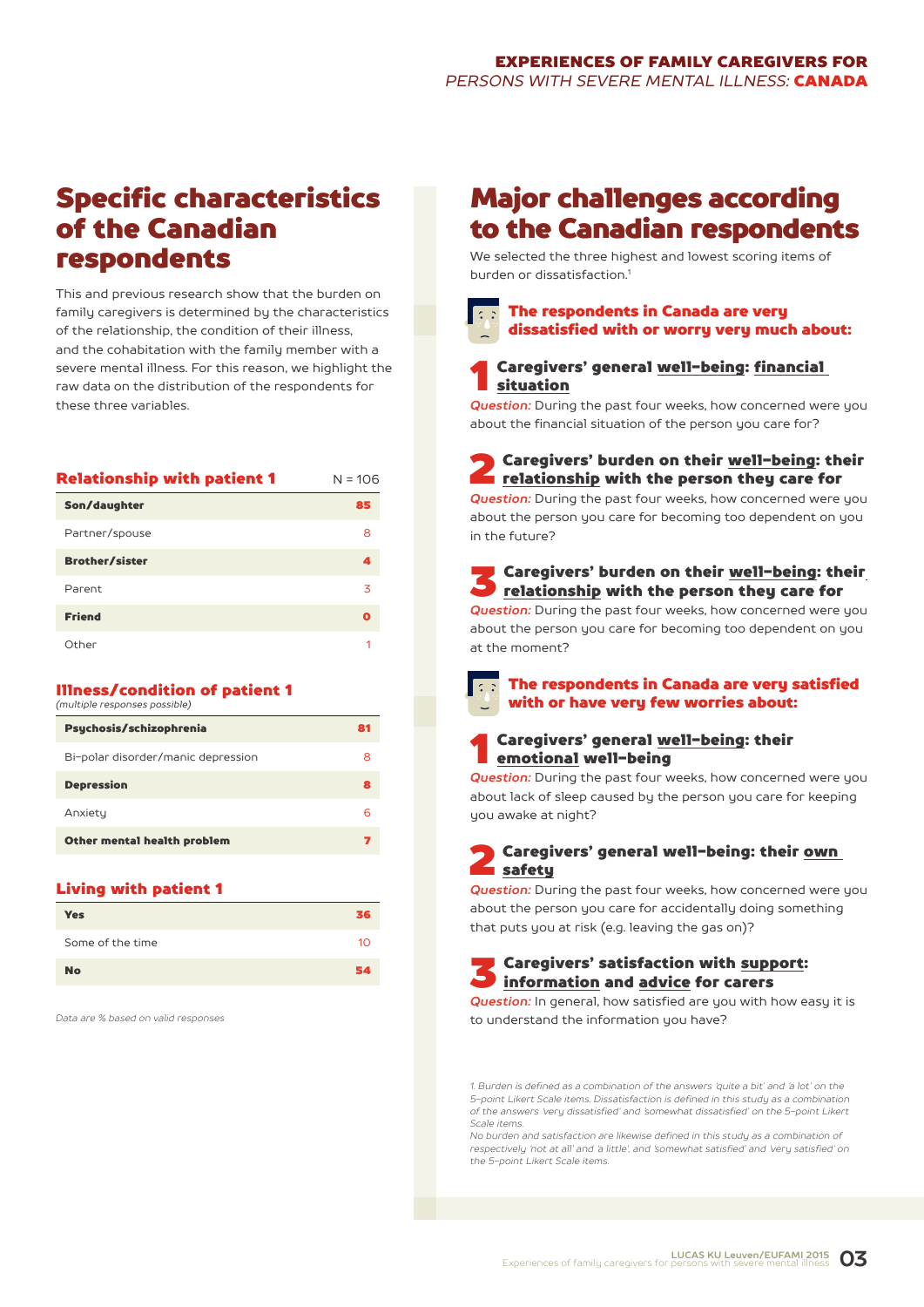

## Perceived stigma of family caregivers because they got in contact with professional help

Mean scores on the perceived stigma scale, which consists of the following items:

- **I** I started to feel inferior
- **I sometimes started feeling useless**
- **I sometimes am ashamed of this**
- **I started feeling less capable than before**
- **I started doubting myself**



17.5

Canada

16.7 17.4

**Russia** 

15.7 15.5 15.5

France Belgium Denmark

19.5<br>**19.5** 20.2

traly Matra Spain

 $18.3\frac{18.7}{...}$ 

Austria Finland

17.5 <sup>17.8</sup>

Ireland Jt

17.5

Arean of 22 countries

## Positive personal experiences of the carer

Mean scores on the positive personal experience scale, which consists of the following items:

- **I have learnt more about myself**
- **I have contributed to others' understanding of the illness**
- **I have become more confident in dealing with others**
- **I have become more understanding of others with problems**
- **I have become closer to some members of my family**
- **I have become closer to friends**
- **I have met helpful persons**
- **I** I have discovered strengths in muself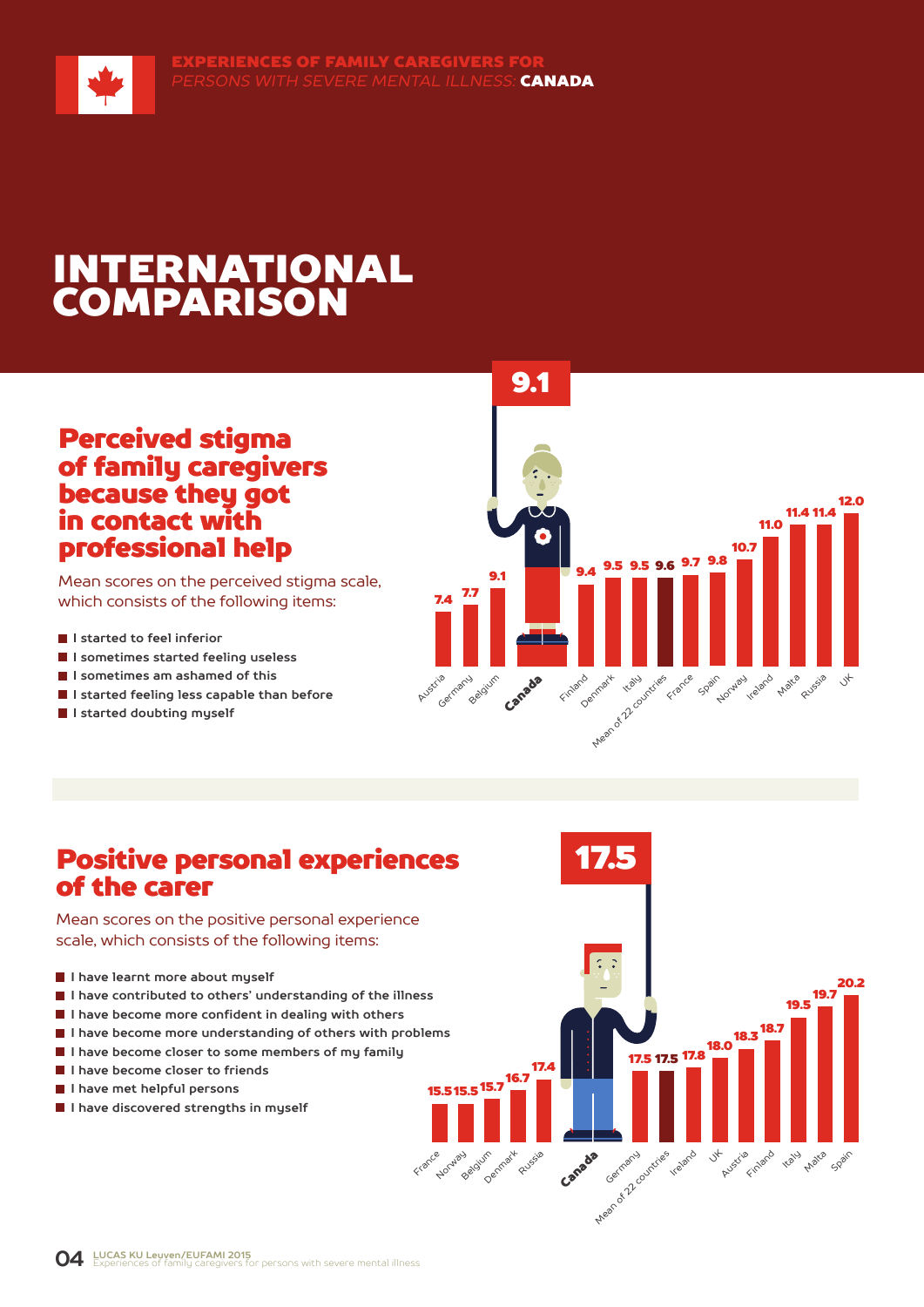#### EXPERIENCES OF FAMILY CAREGIVERS FOR *PERSONS WITH SEVERE MENTAL ILLNESS:* CANADA

## Good aspects of the relationship between carer and person being cared for

Mean scores on the good aspects of the relationship scale, which consists of the following items:

- **I have contributed to his/her wellbeing**
- **That he/she makes a valuable contribution to the household**
- **That he/she has shown strengths in coping with his/her illness**
- **That he/she is good company**
- **I share some of his/her interests**
- **I feel useful in my relationship with him/her**



## Need for support according to Canadian respondents

Need for support for family caregivers of persons with severe mental illness in their role as a carer (N=106)



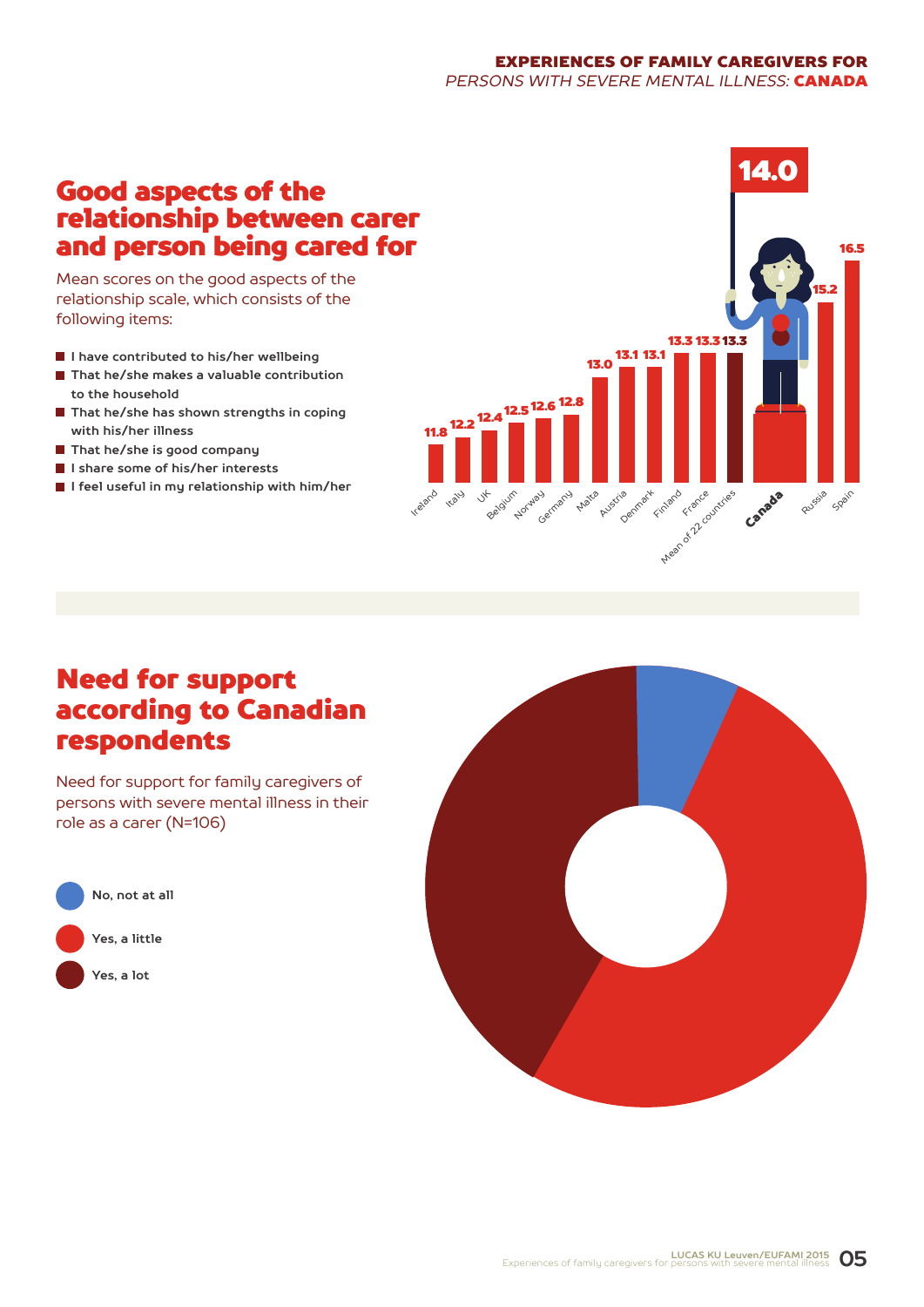

## FULL DATA

## Socio-demographic and caregiving-related characteristics of family caregivers of persons with severe mental illness in Canada (N=106)

| Age (mean)                                    | 59             |
|-----------------------------------------------|----------------|
| Female                                        | 76             |
| <b>Male</b>                                   | 24             |
| <b>Employment status</b>                      |                |
| <b>Full-time</b>                              | 34             |
| Part-time                                     | 9              |
| Self-employed                                 | 8              |
| Unemployed                                    | $\overline{2}$ |
| <b>Retired</b>                                | 37             |
| Student                                       | 1              |
| Unable to work due to caring responsibilities | 6              |
| Unable to work due to ill-health/disability   | 4              |
| <b>Other</b>                                  | O              |
|                                               |                |

#### Getting by

| Getting by is (very) difficult |  |
|--------------------------------|--|

#### How many persons with a mental health problem do you currently care for?

|           | 77 |
|-----------|----|
| -         | 13 |
| 3 Or more |    |

#### Living with patient 1

| . .              |                 |
|------------------|-----------------|
| <b>Yes</b>       | 36              |
| Some of the time | 10 <sup>1</sup> |
| <b>No</b>        | 54              |

#### Relationship with patient 1

| Son/daughter          | 85 |
|-----------------------|----|
| Partner/spouse        | 8  |
| <b>Brother/sister</b> |    |
| Parent                | 3  |
| <b>Friend</b>         | Ω  |
| Other                 | 1  |

#### Illness/condition of patient 1 *(multiple responses possible)*

| Psychosis/schizophrenia            | 81 |
|------------------------------------|----|
| Bi-polar disorder/manic depression | 8  |
| <b>Depression</b>                  |    |
| Anxiety                            |    |
| Other mental health problem        |    |

#### Time caring

| Years since first started taking care for someone<br>with mental health problem (mean) | 13 |
|----------------------------------------------------------------------------------------|----|
| Hours spent looking after someone with a mental health<br>problem last week (mean)     | 27 |

#### Role as a carer

| <b>Only caregiver</b>                               | 35 |
|-----------------------------------------------------|----|
| Main caregiver                                      | 35 |
| Sharing caring responsibilities equally with others | 19 |
| Someone else is the main caregiver                  | q  |
| <b>Other</b>                                        |    |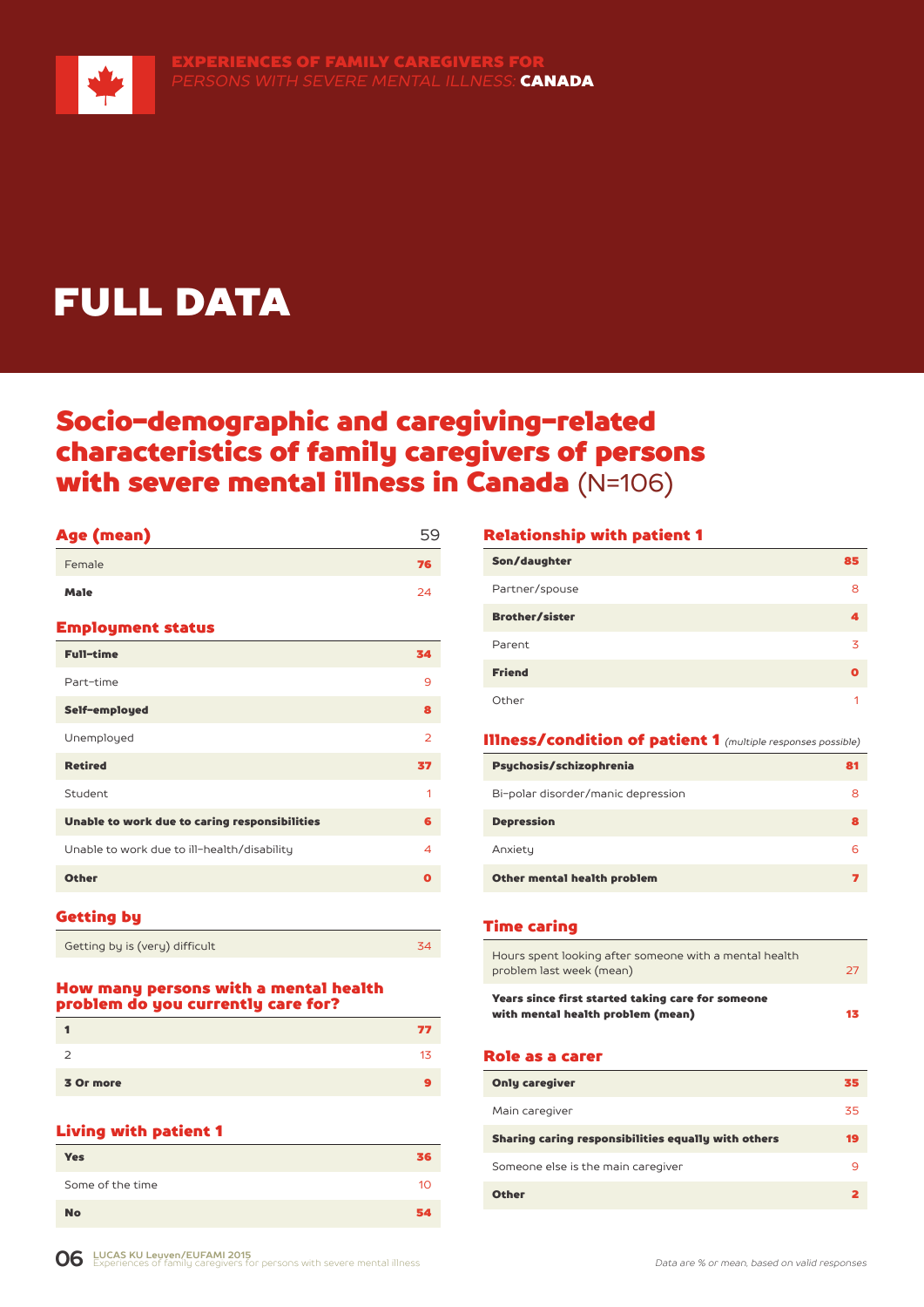## Experiences of family caregivers of persons with severe mental illness in Canada (N=106)

| "During the past four weeks, how concerned were you about"                                                                                                                                     |                 | 2  | 3               | 4               | $5+$           |
|------------------------------------------------------------------------------------------------------------------------------------------------------------------------------------------------|-----------------|----|-----------------|-----------------|----------------|
| Your role as a carer                                                                                                                                                                           |                 |    |                 |                 |                |
| Not having enough time to yourself?                                                                                                                                                            | 20              | 24 | 19              | 24              | 13             |
| Having to put the needs of the person you care for ahead of your own needs?                                                                                                                    | 10 <sup>°</sup> | 17 | 19              | 25              | 19             |
| Not being able to take a break from caring?                                                                                                                                                    | 17              | 30 | 20              | 19              | 13             |
| Not being able to plan for the future?                                                                                                                                                         | 13              | 19 | 24              | 25              | 19             |
| Not being able to continue caring due to reasons beyond your control?                                                                                                                          | 35              | 26 | 11              | 10              | 19             |
| Your relationship with the person you care for                                                                                                                                                 |                 |    |                 |                 |                |
| Strain in your relationship with the person you care for?                                                                                                                                      | 16              | 33 | 20              | 15              | 15             |
| The person you care for being too dependent on you at the moment?                                                                                                                              | 8               | 20 | 24              | 26              | 22             |
| The person you care for becoming too dependent on you in the future?                                                                                                                           | 5               | 15 | 27              | 30              | 23             |
| The person you care for saying things that upset you?                                                                                                                                          | 29              | 27 | 19              | $1\overline{5}$ | 12             |
| Feeling irritable with the person you care for?                                                                                                                                                | 22              | 30 | 23              | 12 <sup>2</sup> | 13             |
| Reaching "breaking point", where you feel you cannot carry on with things as they are?                                                                                                         | 34              | 27 | 10 <sup>°</sup> | 13              | 15             |
| Your relationship with family and friends                                                                                                                                                      |                 |    |                 |                 |                |
| Strain in your relationship with family and friends, because of your caring responsibilities?<br>"Drifting apart" from family and friends, because your caring responsibilities limit the time | 26              | 28 | 14              | 17              | 14             |
| available to keep in contact with them?                                                                                                                                                        | 27              | 22 | 16              | 20              | 14             |
| Feeling isolated and lonely because of the situation you are in?                                                                                                                               | 22              | 29 | 17              | 10              | 22             |
| Not getting the support you need from family and friends?                                                                                                                                      | 27              | 23 | 19              | 13              | 17             |
| <b>Your financial situation</b>                                                                                                                                                                |                 |    |                 |                 |                |
| <b>Your own financial situation?</b>                                                                                                                                                           | 26              | 20 | 14              | 19              | 21             |
| The financial situation of the person you care for?                                                                                                                                            | 9               | 14 | 15              | 21              | 41             |
| Having to cover extra costs of caring?                                                                                                                                                         | 23              | 14 | 26              | 19              | 18             |
| <b>Your physical health situation</b>                                                                                                                                                          |                 |    |                 |                 |                |
| Your own physical health?                                                                                                                                                                      | 19              | 28 | 23              | 17              | 13             |
| Your caring role making your physical health worse?                                                                                                                                            | 22              | 31 | 23              | 15              | $\overline{9}$ |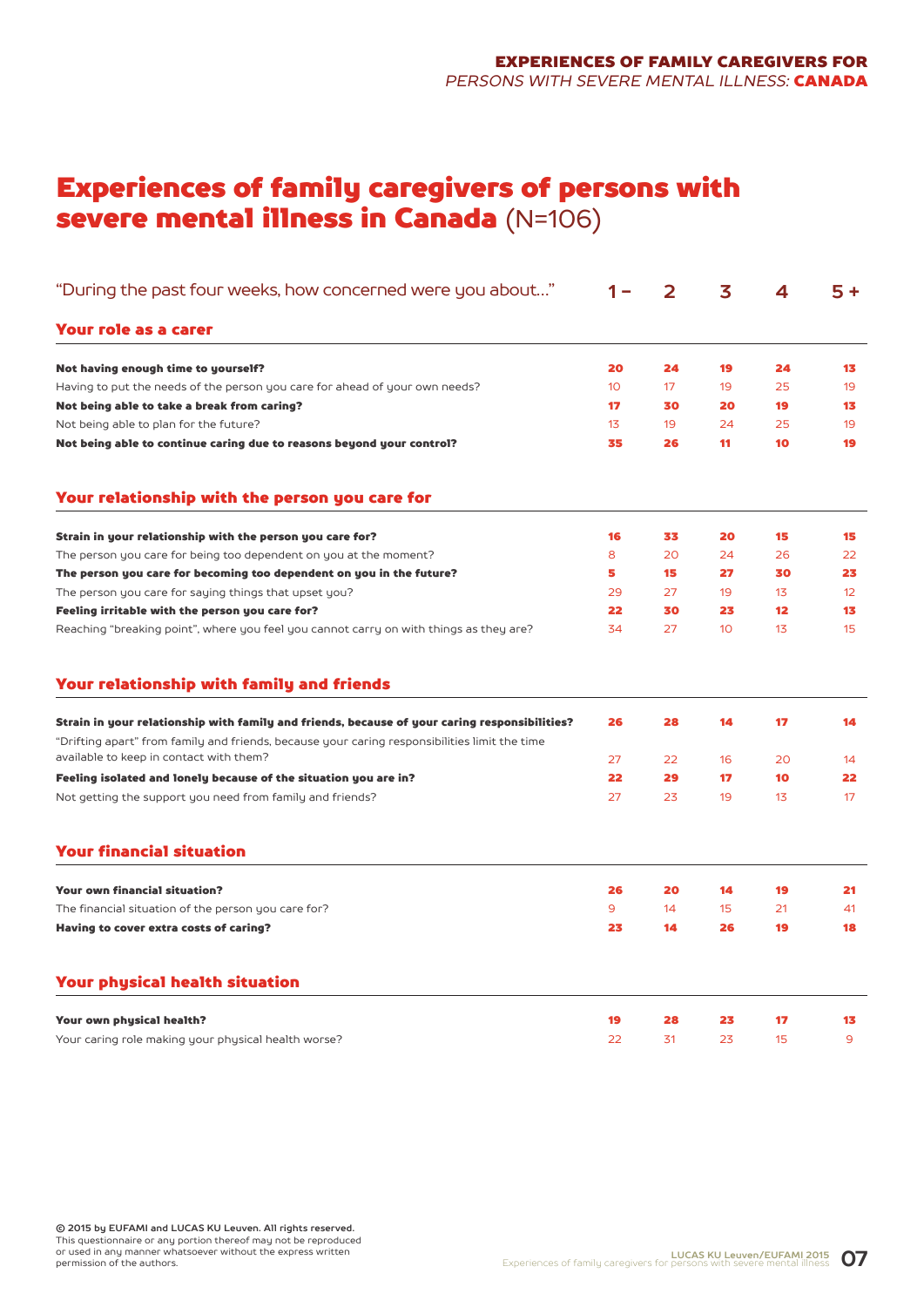EXPERIENCES OF FAMILY CAREGIVERS FOR

*PERSONS WITH SEVERE MENTAL ILLNESS:* CANADA

#### Experiences of family caregivers of persons with

| severe mental illness in Canada (N=106) - continued                                           |     |                |                 |                         |      |
|-----------------------------------------------------------------------------------------------|-----|----------------|-----------------|-------------------------|------|
|                                                                                               | 1 – | $\overline{2}$ | 3               | 4                       | $5+$ |
| Your emotional well-being                                                                     |     |                |                 |                         |      |
| Being unable to cope with the "constant anxiety" of caring?                                   | 16  | 24             | 18              | 26                      | 15   |
| Feeling depressed?                                                                            | 26  | 30             | 16              | 23                      | 5    |
| Being unable to see anything positive in your life?                                           | 41  | 26             | 15              | 13                      | 4    |
| Lack of sleep brought about through worry or stress?                                          | 22  | 30             | 19              | 17                      | 12   |
| Lack of sleep caused by the person you care for keeping you awake at night?                   | 50  | 31             | 12              | $\overline{\mathbf{2}}$ | 6    |
| Feeling so exhausted that you cannot function properly?                                       | 35  | 34             | 18              | 6                       | 8    |
| <b>Stigma and discrimination</b>                                                              |     |                |                 |                         |      |
| Persons treating you differently because of the illness/condition of the person you care for? | 40  | 30             | 16              | 10                      | 4    |
| Safety 'how concerned were you about the person you care for'                                 |     |                |                 |                         |      |
|                                                                                               |     | 25             | 14              | 5                       | 3.   |
| Accidentally doing something that puts you at risk?                                           | 53  |                |                 |                         |      |
| Being aggressive or threatening towards you?                                                  | 65  | 17             | 10 <sup>°</sup> | 3                       | 6    |
| <b>Harming themselves?</b>                                                                    | 40  | 24             | 21              | 8                       | 8    |
| Getting themselves into dangerous situations?                                                 | 30  | 23             | 24              | 15                      | 8    |

*Data are row percentages, with each row totalling 100%. Percentages are based on valid responses. All items use the same 5-point Likert Scale (1= not at all, 2= a little, 3= moderately, 4= quite a bit, 5= a lot). All items start with "During the past 4 weeks, how concerned were you about …".*

## Satisfaction with professional support of family caregivers of persons with severe mental illness in Canada (N=106)

| "In general, how satisfied are you with "                                                                                                      |    |    | 3  | 4  | $5+$ |
|------------------------------------------------------------------------------------------------------------------------------------------------|----|----|----|----|------|
| <b>Information and advice for carers</b>                                                                                                       |    |    |    |    |      |
| That you have enough information about the condition/illness of the person you<br>care for to enable you to feel confident in caring for them? | 11 | 16 | 18 | 38 | 16   |
| That you have enough information about how their condition/illness is likely to<br>develop in the longer-term?                                 | 18 | 23 | 18 | 23 | 17   |
| That you can get whatever information you need when you need it?                                                                               | 22 | 18 | 17 | 28 | 15   |
| With how easy it is to understand the information you have?                                                                                    | 4  | 5  | 9  | 82 |      |
| With the amount of advice available to you?                                                                                                    | 16 | 19 | 24 | 30 | 11   |
| That you are clear about who to go to for the information and advice you need?                                                                 | 20 | 19 | 19 | 25 | 17   |
| That you are clear about who to contact if there is an emergency and you need<br>help right away?                                              | 11 | 12 | 16 | 33 | 27   |
| That you are clear about who to call if you have a routine inquiry?                                                                            | 15 | 16 | 16 | 34 | 18   |